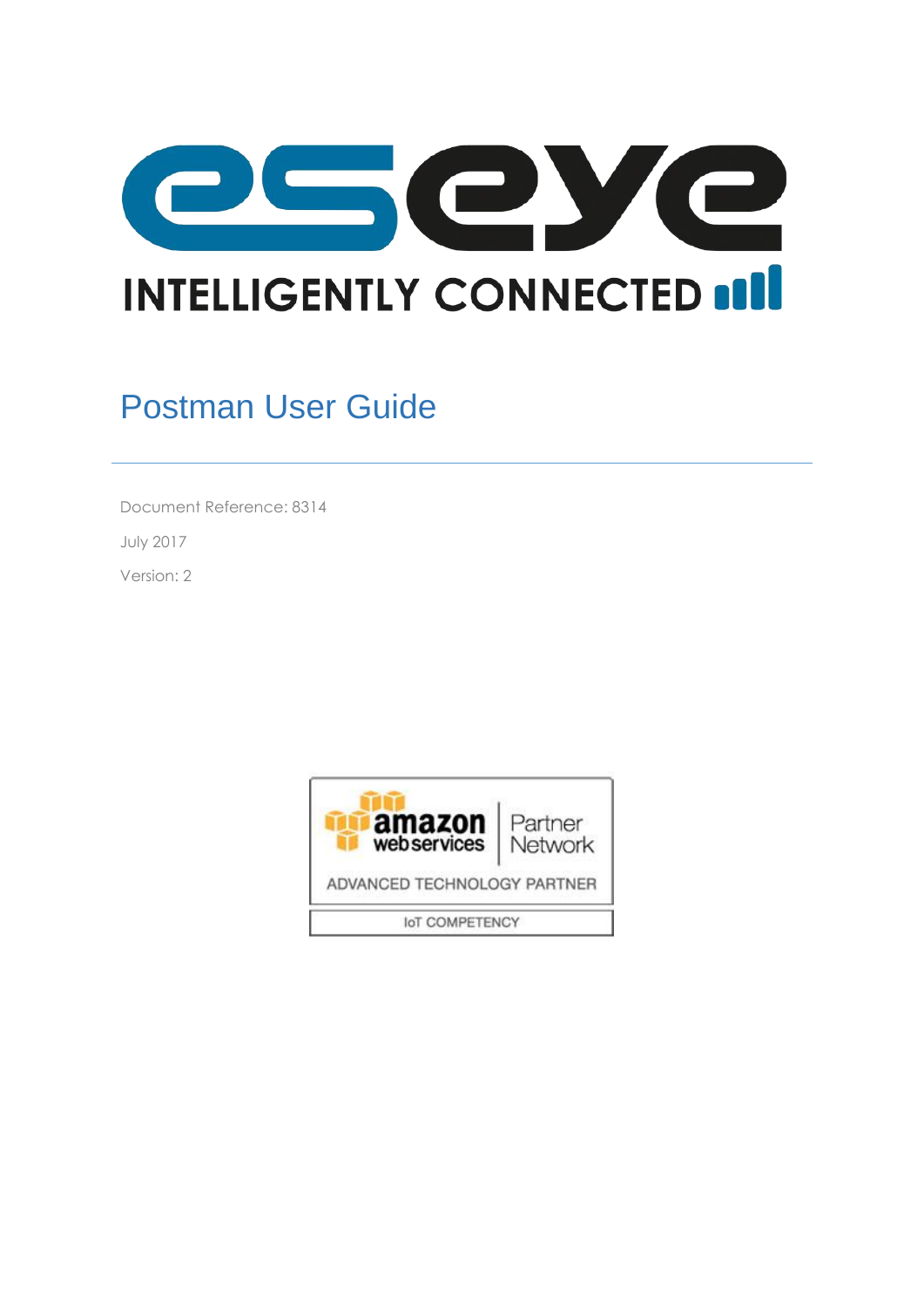

| Version | <b>Date</b>     | Author    | Changes                 |
|---------|-----------------|-----------|-------------------------|
| Number  |                 |           |                         |
|         | Sep 2015        | Sam Smith |                         |
|         | <b>Jul 2017</b> | Sam Smith | <b>Branding updated</b> |



Page 1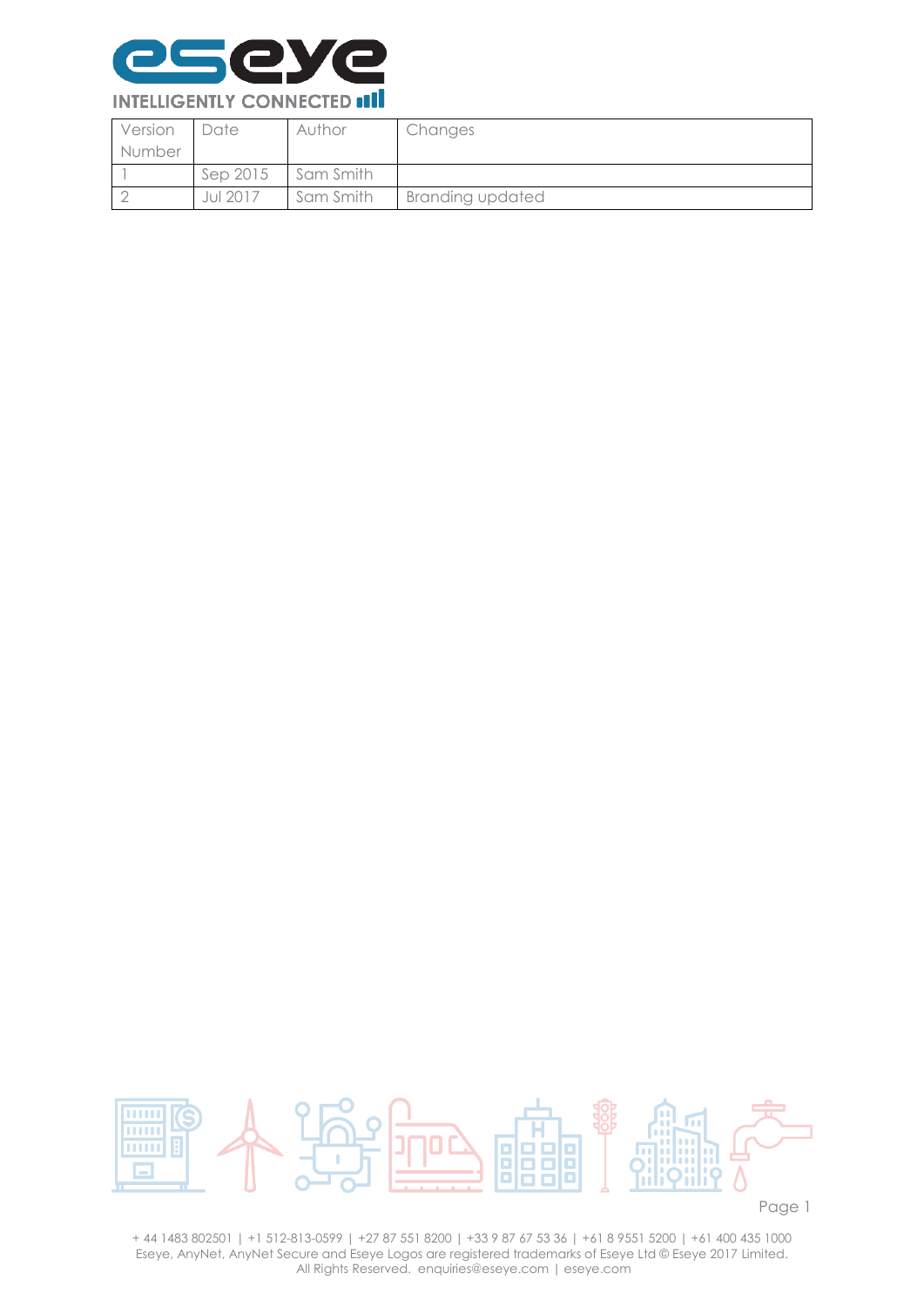

## **Contents**

| $\overline{\phantom{a}}$ |       |  |
|--------------------------|-------|--|
| $\overline{2}$           |       |  |
|                          | 2.1   |  |
|                          | 2.2   |  |
| $3 -$                    |       |  |
|                          | 3.1   |  |
|                          | 3.2   |  |
|                          |       |  |
|                          | 4.1   |  |
|                          | 4.2   |  |
|                          | 4.3   |  |
|                          | 4.4   |  |
|                          | 4.4.1 |  |
|                          | 4.4.2 |  |
|                          | 4.4.3 |  |
|                          | 4.4.4 |  |
|                          | 4.4.5 |  |
|                          | 4.5   |  |
| 5                        |       |  |
|                          | 5.1   |  |
|                          | 5.2   |  |
|                          | 5.2.1 |  |
|                          | 5.2.2 |  |
|                          | 5.3   |  |
|                          | 5.4   |  |
|                          | 6     |  |

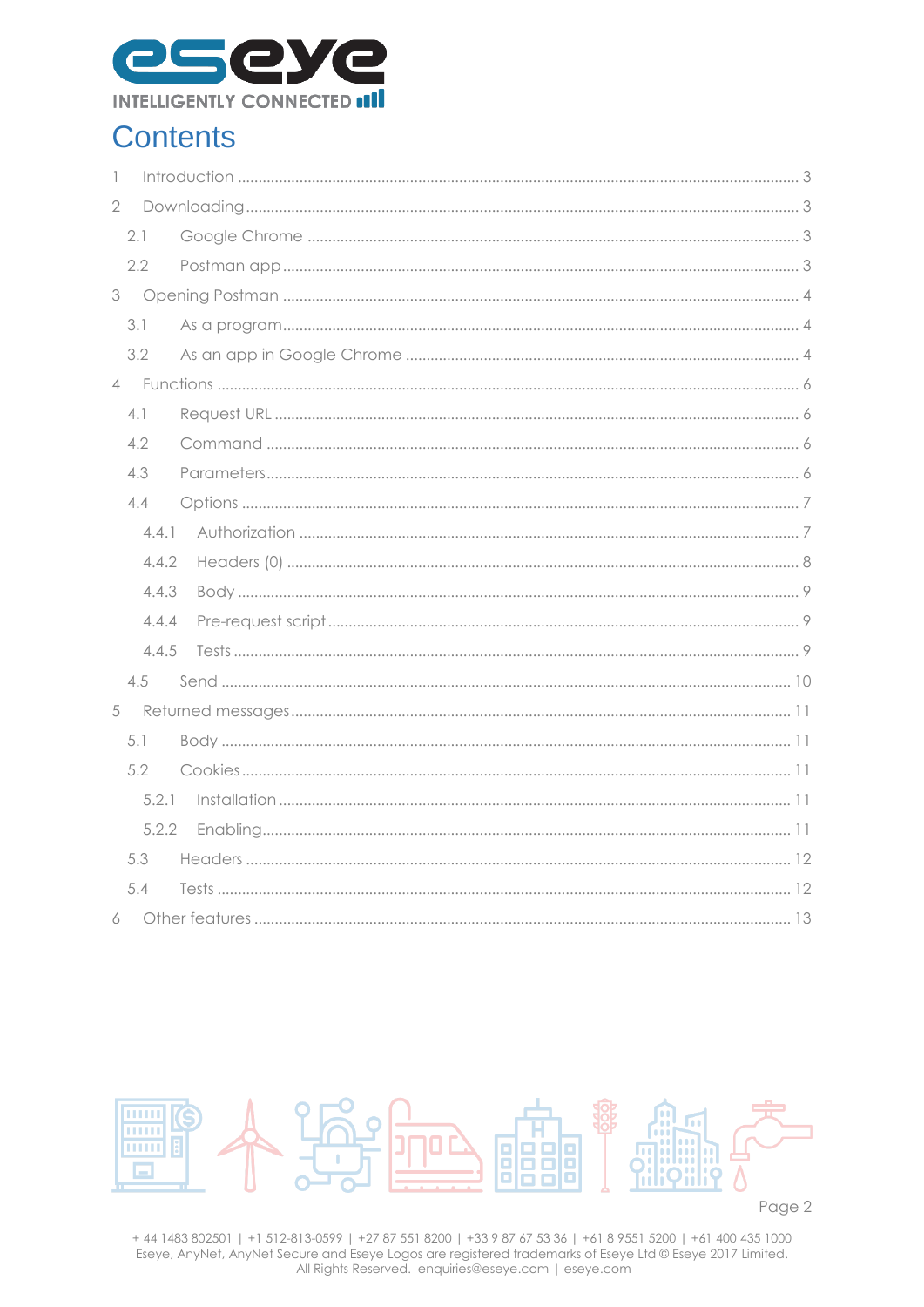

## <span id="page-3-0"></span>1 Introduction

This document explains how to download and use the Postman application. The postman application is a request builder that enables easy interaction with an API, without the need for a detailed knowledge of the coding required.

This document is designed to be used alongside another Eseye user guide, with this document explaining the basics of Postman and the other guide instructing what to enter and select.

Eseye recommends Postman to be used to understand or to test API commands.

# <span id="page-3-1"></span>2 Downloading

#### <span id="page-3-2"></span>**2.1 Google Chrome**

To download Postman use Google Chrome as the web browser. This is downloaded for free from:

[http://www.google.co.uk/intl/en\\_uk/chrome/browser/](http://www.google.co.uk/intl/en_uk/chrome/browser/)

#### <span id="page-3-3"></span>**2.2 Postman app**

To download Postman for free go to:

[https://chrome.google.com/webstore/detail/postman/fhbjgbiflinjbdggehcddcbncdddomo](https://chrome.google.com/webstore/detail/postman/fhbjgbiflinjbdggehcddcbncdddomop) [p](https://chrome.google.com/webstore/detail/postman/fhbjgbiflinjbdggehcddcbncdddomop)

Postman is downloaded to work independently of any browsers.



Page 3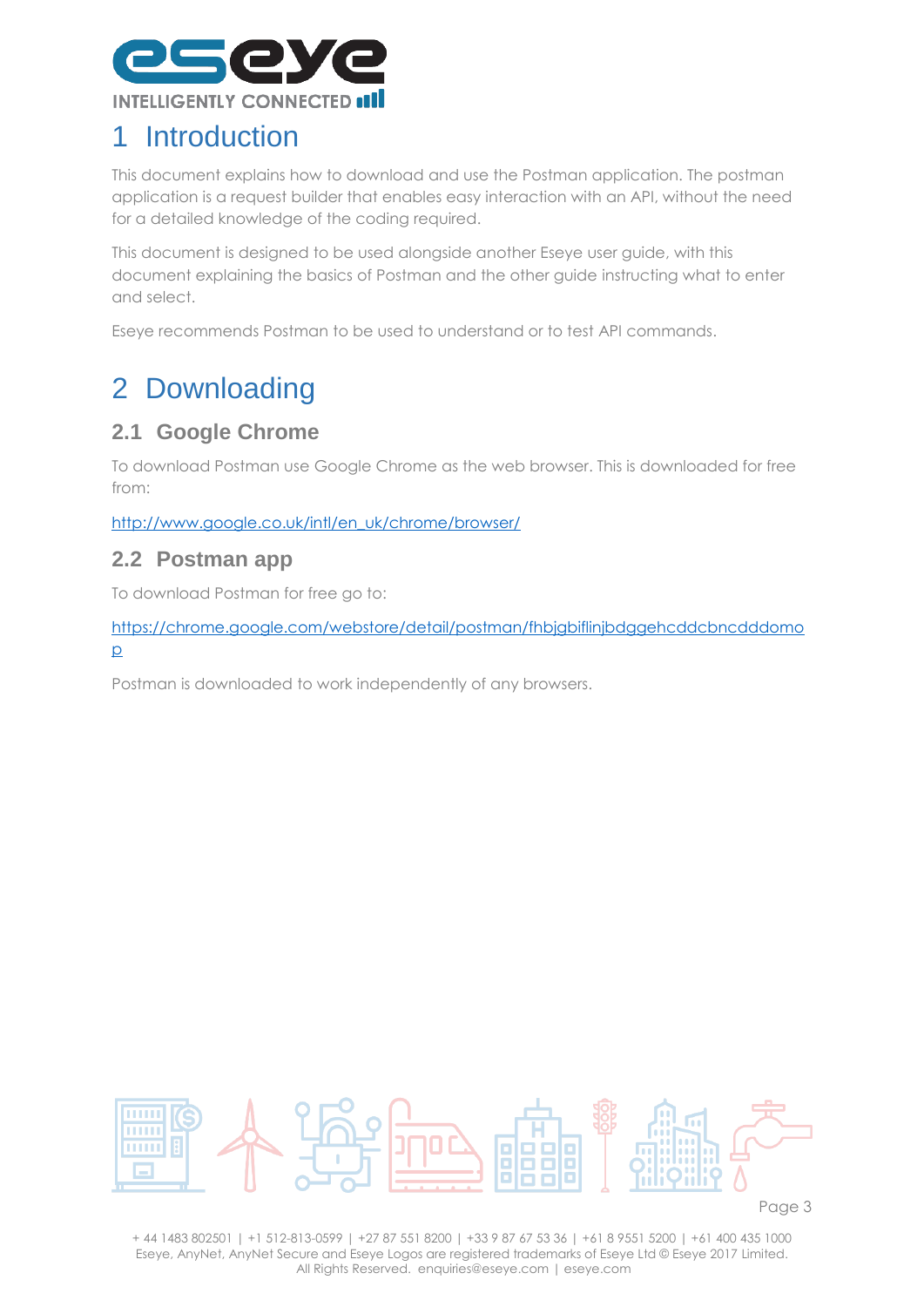

## <span id="page-4-0"></span>3 Opening Postman

There are two ways to open Postman.

#### <span id="page-4-1"></span>**3.1 As a program**

Treat it as you would any other program, for example by opening it via the Start Menu on Windows.

#### <span id="page-4-2"></span>**3.2 As an app in Google Chrome**

Open a new tab in Google Chrome. Select the Google Apps icon in the top left hand corner of the window.



On the Google apps screen select the Postman app and logo.

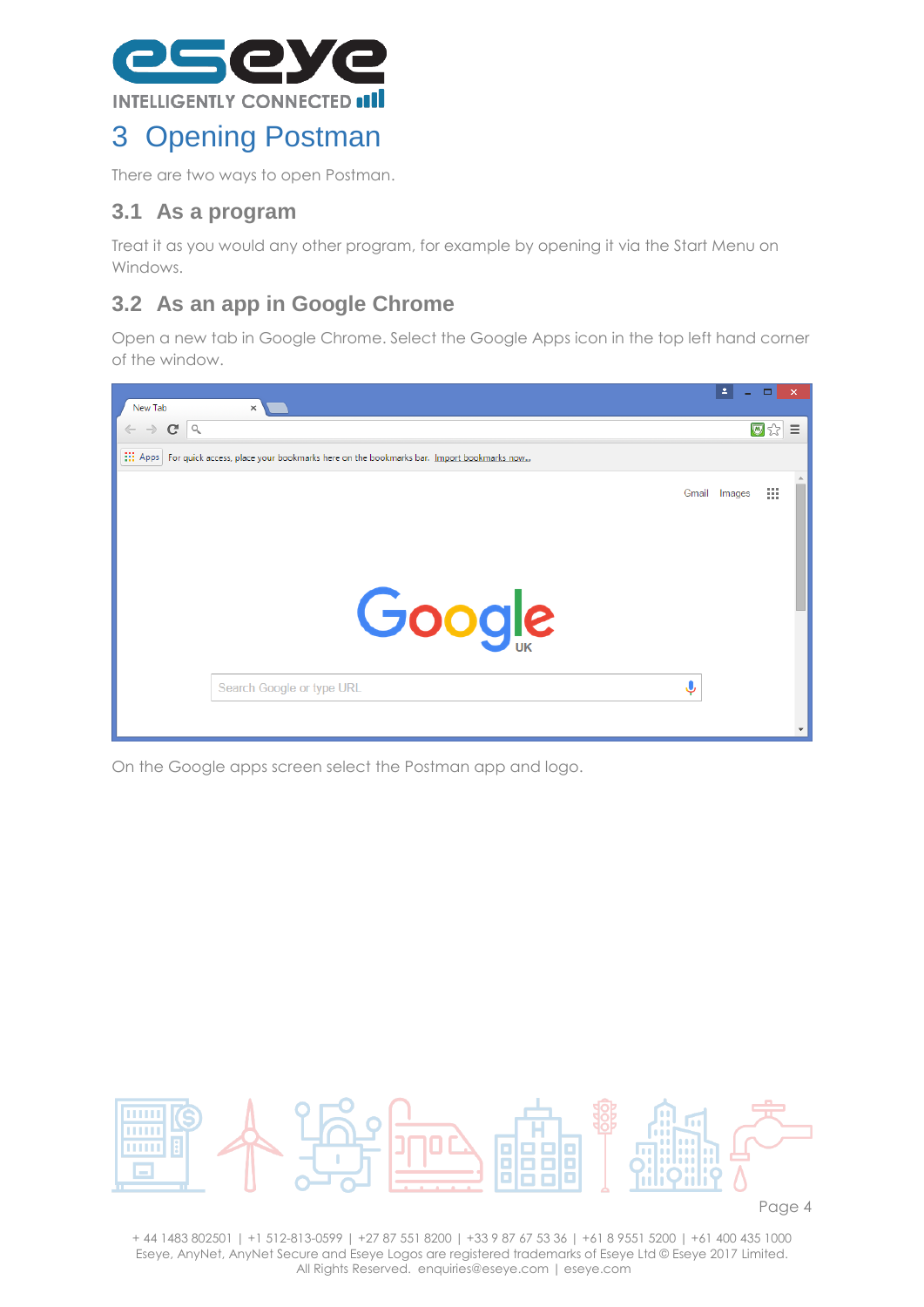

| <b>III</b> Apps                               | $\boldsymbol{\times}$ |               |              |                |               |         | $\Delta$<br>$\Box$<br>$\mathbf{x}$                      |
|-----------------------------------------------|-----------------------|---------------|--------------|----------------|---------------|---------|---------------------------------------------------------|
| $\mathbf{C}$<br>$\rightarrow$<br>$\leftarrow$ | hrome://apps          |               |              |                |               |         | $\lesssim$<br>$\equiv$                                  |
|                                               |                       |               |              |                |               |         | Not signed in to Chrome<br>(You're missing out-sign in) |
|                                               |                       | S             |              |                |               |         |                                                         |
|                                               | Web Store             | Google Docs   | Google Drive | Gmail          | Google Search | YouTube |                                                         |
|                                               | 田                     |               |              |                |               |         | $\left\langle \right\rangle$                            |
|                                               | Google Sheets         | Google Slides | Postman      |                |               |         |                                                         |
| chrome                                        |                       |               | Apps         | $\sim$<br>Apps |               |         | Web Store<br>e                                          |

This will open a new window for the Postman app.

|                |               |                    |                                                       |                    |              |             |                                   | ×            |
|----------------|---------------|--------------------|-------------------------------------------------------|--------------------|--------------|-------------|-----------------------------------|--------------|
| <b>Builder</b> | Runner        | $\Box$ त<br>Import |                                                       |                    | Sync Off     | Sign in     |                                   | Supporters   |
|                | New tab       | $\odot$            |                                                       |                    |              |             | No environment $\times$ <b>ex</b> |              |
|                | POST $\sim$   |                    | https://tigrillostaging.eseye.com/Japi/Tigrillo/login |                    | Params       | <b>Send</b> | ᄝ<br>$\checkmark$                 | $\checkmark$ |
|                | Authorization | Headers (1)        | Body                                                  | Pre-request script | <b>Tests</b> |             |                                   |              |
|                | No Auth       | $\checkmark$       |                                                       |                    |              |             |                                   |              |
|                |               |                    |                                                       |                    |              |             |                                   |              |



Page 5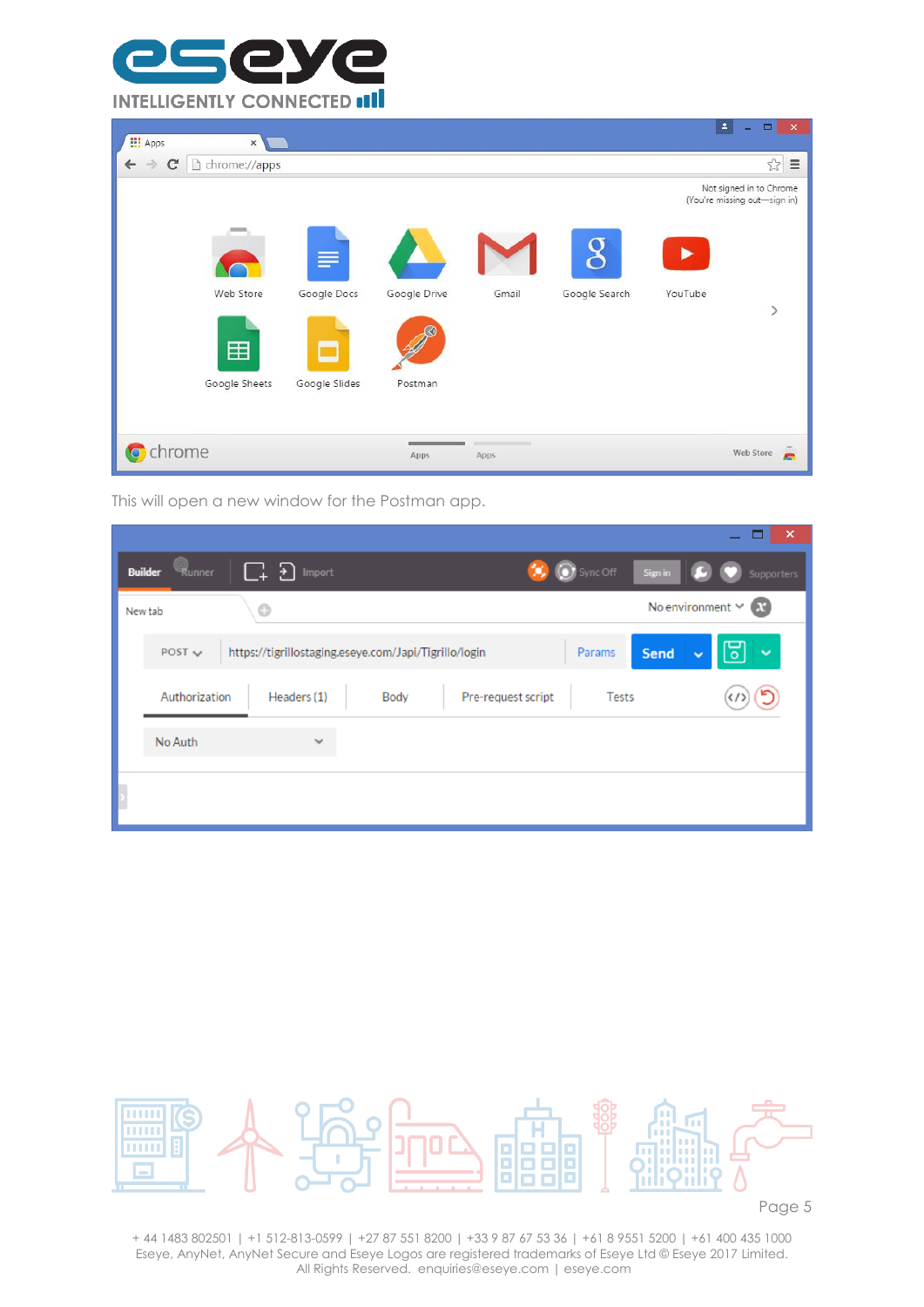

### <span id="page-6-0"></span>4 Functions

#### <span id="page-6-1"></span>**4.1 Request URL**

The Request URL is entered into the 'Enter request URL here' box. The relevant Eseye user guide provide guidance on this.

### <span id="page-6-2"></span>**4.2 Command**

To the left of the 'Enter request URL here' box there is a dropdown menu with the options; 'Get', 'Post', 'Put', 'Patch', 'Delete', 'Copy', 'Head', 'Options', 'Link', 'Unlink', 'Purge', 'Lock', 'Unlock', 'Propfind' and 'View'.

|                    |        |                                                       |      |                    |                             | $\boldsymbol{\times}$<br>▭         |
|--------------------|--------|-------------------------------------------------------|------|--------------------|-----------------------------|------------------------------------|
| <b>Builder</b>     | Runner | <u>្រា</u><br>Import                                  |      |                    | $\odot$ Sync Off<br>Sign in | Supporters                         |
| New tab            |        | $\bigcirc$                                            |      |                    |                             | No environment $\vee$<br>$\bullet$ |
| POST $\vee$        |        | https://tigrillostaging.eseye.com/Japi/Tigrillo/login |      |                    | Send<br>Params              | ᄝ<br>×,<br>$\checkmark$            |
| <b>GET</b><br>POST | bn     | Headers (1)                                           | Body | Pre-request script | Tests                       |                                    |
| PUT<br>PATCH       |        | $\checkmark$                                          |      |                    |                             |                                    |
| DELETE             |        |                                                       |      |                    |                             |                                    |
| COPY               |        |                                                       |      |                    |                             |                                    |
| HEAD<br>OPTIONS    |        |                                                       |      |                    |                             |                                    |
| LINK               |        |                                                       |      |                    |                             |                                    |
| <b>UNLINK</b>      |        |                                                       |      |                    |                             |                                    |
| <b>PURGE</b>       |        |                                                       |      |                    |                             |                                    |
| LOCK               |        |                                                       |      |                    |                             |                                    |
| <b>UNLOCK</b>      |        |                                                       |      |                    |                             |                                    |
| PROPFIND           |        |                                                       |      |                    |                             |                                    |
| VIEW               |        |                                                       |      |                    |                             |                                    |
|                    |        |                                                       |      |                    |                             |                                    |

The relevant Eseye user guide provide guidance on this.

#### <span id="page-6-3"></span>**4.3 Parameters**

To the right of the 'Enter request URL here' box there is a 'Params' button. This button reveals a two rows below the 'Enter request URL here' box. The top row displays 'Path variable key' and 'value'. The lower row displays 'URL Parameter Key' and 'value'. To add another 'URL Parameter Key' row begin to fill in the previous and one will appear below.

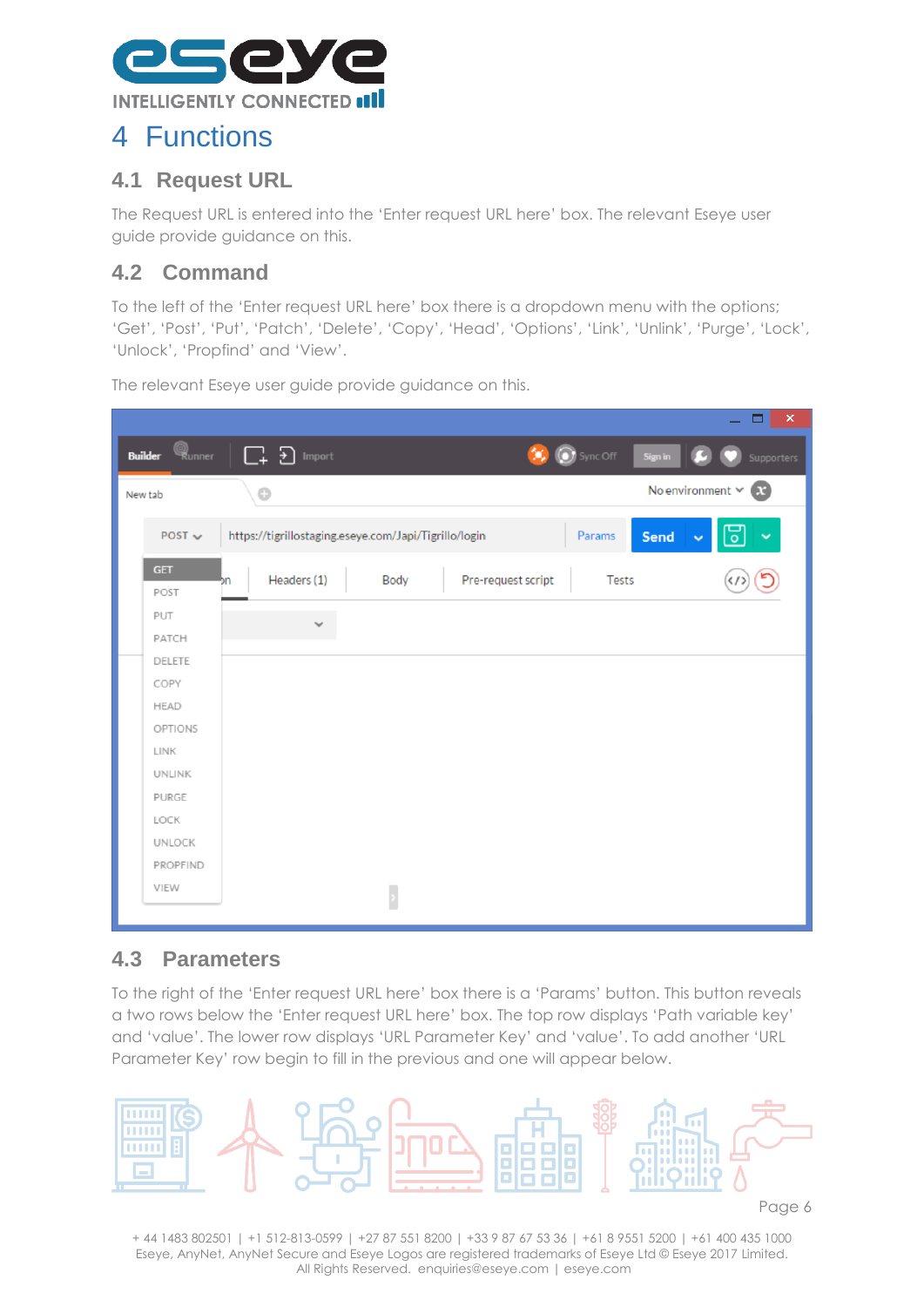

The relevant Eseye user guide provide guidance on this.

|                                |         |                                                       |       |                    |                  |         | ×<br>▭                                    |
|--------------------------------|---------|-------------------------------------------------------|-------|--------------------|------------------|---------|-------------------------------------------|
| en<br>Runner<br><b>Builder</b> | 다 Ð     | Import                                                |       |                    | $\odot$ Sync Off | Sign in | Supporters                                |
| New tab                        | $\odot$ |                                                       |       |                    |                  |         | No environment $\vee$<br>$\mathbf \Omega$ |
| POST $\sim$                    |         | https://tigrillostaging.eseye.com/Japi/Tigrillo/login |       |                    | Params           | Send    | ᄝ<br>Ÿ<br>$\checkmark$                    |
| Path variable key              |         |                                                       | Value |                    |                  | P,      |                                           |
| <b>URL Parameter Key</b>       |         |                                                       | Value |                    |                  |         |                                           |
| <b>URL Parameter Key</b>       |         |                                                       | Value |                    |                  | Ø       |                                           |
| Authorization                  |         | Headers (1)                                           | Body  | Pre-request script | Tests            |         |                                           |
| No Auth                        |         | $\checkmark$                                          |       |                    |                  |         |                                           |
|                                |         |                                                       |       |                    |                  |         |                                           |
|                                |         |                                                       |       |                    |                  |         |                                           |
|                                |         |                                                       |       |                    |                  |         |                                           |
|                                |         |                                                       |       |                    |                  |         |                                           |
|                                |         |                                                       |       |                    |                  |         |                                           |
|                                |         |                                                       |       |                    |                  |         |                                           |

#### <span id="page-7-0"></span>**4.4 Options**

Underneath the 'Enter request URL here' box or the 'URL Parameter Key' box, if selected, there are five options. These are 'Authorization', 'Headers (0)', 'Body', 'Pre-request script', and 'Tests'.

The relevant Eseye user guide provide guidance on this.

#### <span id="page-7-1"></span>4.4.1 Authorization

Selecting reveals a drop down menu, located below the Authorization button. This drop down menu has the options: 'No Auth', 'Basic Auth', 'Digest Auth', 'OAuth 1.0', and 'OAuth  $2.0'$ .

The default selection is 'Authorization' and 'No Auth'.



Page 7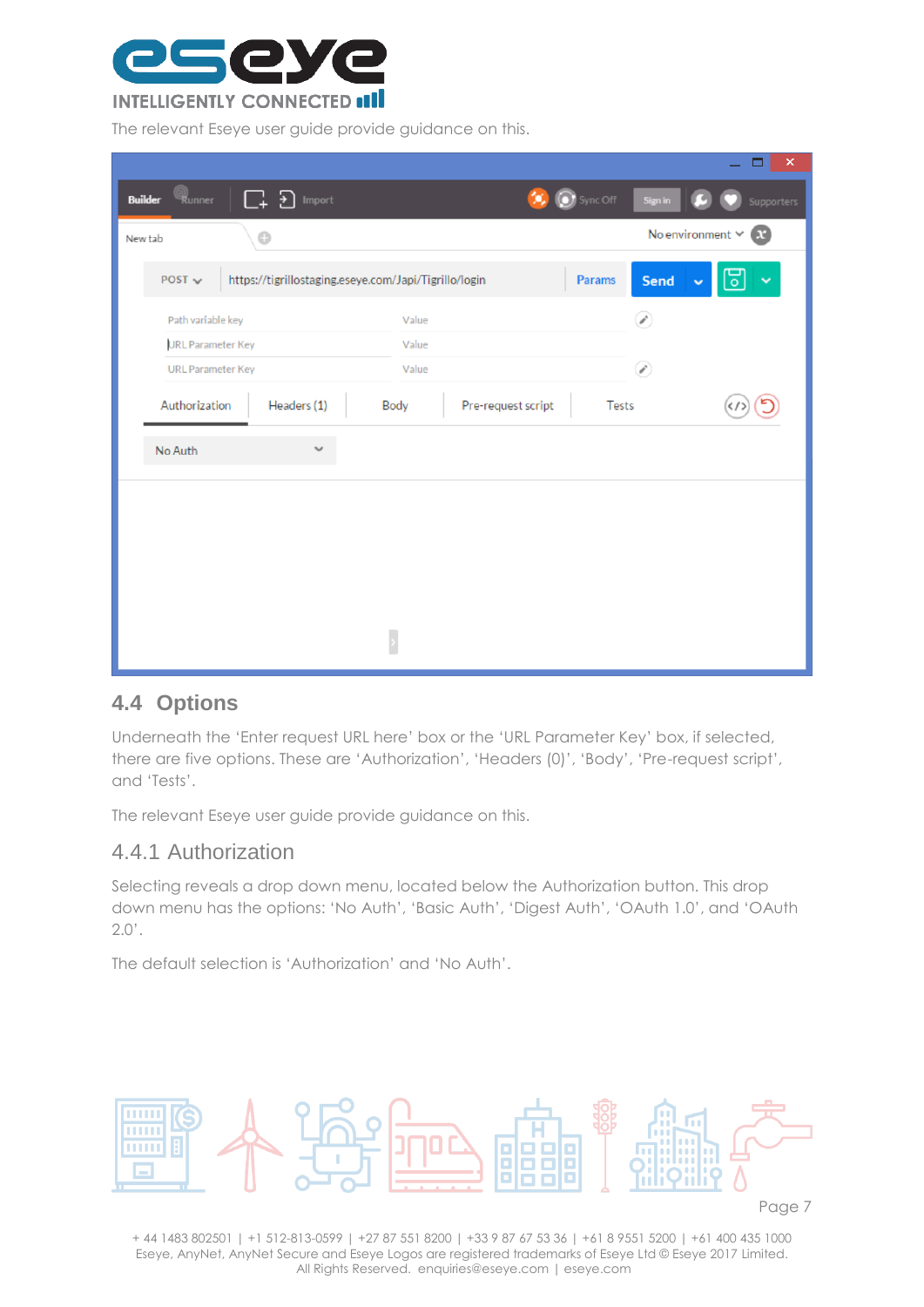

|                          |                                                       |      |                    |                     | $\pmb{\times}$                        |
|--------------------------|-------------------------------------------------------|------|--------------------|---------------------|---------------------------------------|
| Runner<br><b>Builder</b> | 口 5<br>Import                                         |      |                    | Sync Off<br>Sign in | Supporters                            |
| New tab                  | $\odot$                                               |      |                    |                     | No environment $\vee$<br>$\mathbf{C}$ |
| POST $\sim$              | https://tigrillostaging.eseye.com/Japi/Tigrillo/login |      |                    | Params<br>Send      | ರ<br>$\checkmark$<br>$\checkmark$     |
| Authorization            | Headers (1)                                           | Body | Pre-request script | <b>Tests</b>        |                                       |
| No Auth                  | $\checkmark$                                          |      |                    |                     |                                       |
| No Auth                  |                                                       |      |                    |                     |                                       |
| Basic Auth               |                                                       |      |                    |                     |                                       |
| Digest Auth              |                                                       |      |                    |                     |                                       |
| OAuth 1.0                |                                                       |      |                    |                     |                                       |
| OAuth 2.0                |                                                       |      |                    |                     |                                       |
|                          |                                                       |      |                    |                     |                                       |

### <span id="page-8-0"></span>4.4.2 Headers (0)

Selecting reveals a row with the headings 'Header' and 'Value'.

|                |                             |                                                       |       |                    |                   |                       | $\boldsymbol{\mathsf{x}}$               |
|----------------|-----------------------------|-------------------------------------------------------|-------|--------------------|-------------------|-----------------------|-----------------------------------------|
| <b>Builder</b> | $\mathbb{Q}_{\text{unner}}$ | 다 Ð<br>Import                                         |       |                    | <b>O</b> Sync Off | Sign in               | Supporters                              |
| New tab        |                             | $\odot$                                               |       |                    |                   | No environment $\vee$ | $\mathbf \Omega$                        |
|                | POST $\sim$                 | https://tigrillostaging.eseye.com/Japi/Tigrillo/login |       |                    | Params            | Send<br>$\checkmark$  | $\overline{\mathsf{o}}$<br>$\checkmark$ |
|                | Authorization               | Headers (0)                                           | Body  | Pre-request script | Tests             |                       |                                         |
|                | Header                      |                                                       | Value |                    |                   |                       |                                         |
|                | Header                      |                                                       | Value |                    |                   | B                     | Presets $\checkmark$                    |
|                |                             |                                                       |       |                    |                   |                       |                                         |
|                |                             |                                                       |       |                    |                   |                       |                                         |
|                |                             |                                                       |       |                    |                   |                       |                                         |
|                |                             |                                                       |       |                    |                   |                       |                                         |
|                |                             |                                                       |       |                    |                   |                       |                                         |

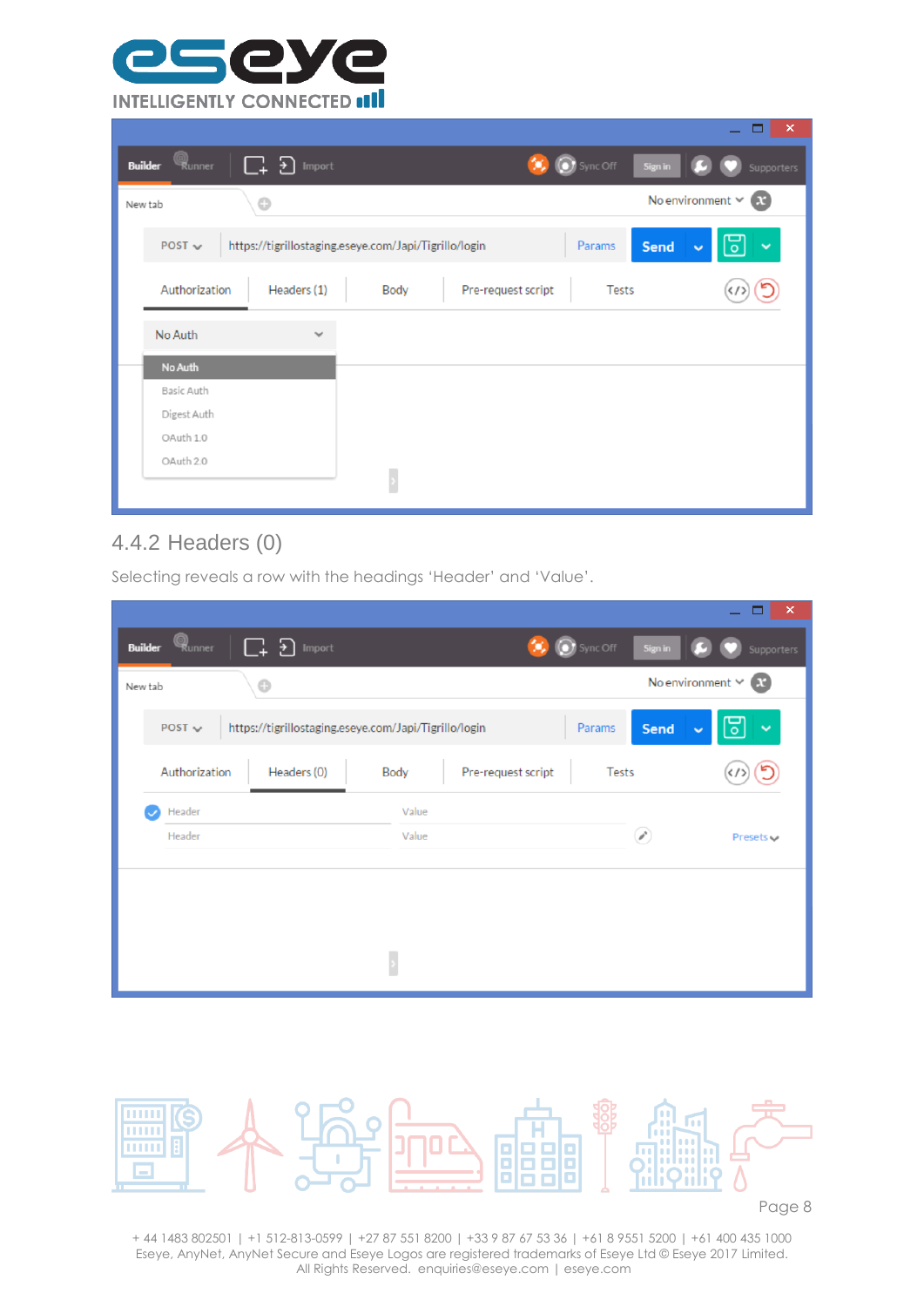

#### <span id="page-9-0"></span>4.4.3 Body

Body is only available as an option when using the commands: 'Post', 'Put', 'Patch', 'Delete', 'Link', 'Unlink', 'Lock', and 'Propfind'.

Selecting reveals four options, these are: 'form-data', 'x-www-form-urlencoded', 'raw', and 'binary'.

#### *4.4.3.1 Form-data*

Selecting reveals a row below with 'Key' and 'Value' as headings, with a dropdown menu of text or file.

#### *4.4.3.2 X-www-form-urlencoded*

Selecting reveals a row below with 'Key' and 'Value' as headings.

#### *4.4.3.3 Raw*

Selecting reveals text box with numbered rows, and a drop down menu. The dropdown menu includes; 'Text', 'Text (text/plain)', 'JSON (application/json)', 'Javascript (application/javascript)', 'XML (application/xml)', 'XML (text/xml)', and 'HTML (text/html)'.

|                                |                                                       |                       |                             |                                     | ∼                                     |
|--------------------------------|-------------------------------------------------------|-----------------------|-----------------------------|-------------------------------------|---------------------------------------|
| මු<br>Runner<br><b>Builder</b> | Import                                                |                       |                             | $\sum$ Sync Off<br>Sign in          | Supporters                            |
| New tab                        | $\odot$                                               |                       |                             |                                     | No environment $\vee$<br>$\mathbf{r}$ |
| POST $\sim$                    | https://tigrillostaging.eseye.com/Japi/Tigrillo/login |                       |                             | Params<br><b>Send</b>               |                                       |
| Authorization                  | Headers (0)                                           | Body                  | Pre-request script          | Tests                               |                                       |
| form-data                      | x-www-form-urlencoded<br>$\bigcirc$                   | $\circledcirc$<br>raw | binary<br>Text $\mathbf{v}$ |                                     |                                       |
|                                |                                                       |                       | <b>Text</b>                 |                                     |                                       |
|                                |                                                       |                       | Text (text/plain)           |                                     |                                       |
|                                |                                                       |                       |                             | JSON (application/json)             |                                       |
|                                |                                                       |                       |                             | Javascript (application/javascript) |                                       |
|                                |                                                       |                       |                             | XML (application/xml)               |                                       |
|                                |                                                       |                       |                             |                                     |                                       |
|                                |                                                       |                       | XML (text/xml)              |                                     |                                       |
|                                |                                                       |                       | HTML (text/html)            |                                     |                                       |
|                                |                                                       |                       |                             |                                     |                                       |

#### <span id="page-9-1"></span>4.4.4 Pre-request script

This is only available to paying customers of Postman, and unused by Eseye.

#### <span id="page-9-2"></span>4.4.5 Tests

This is only available to paying customers of Postman, and unused by Eseye.

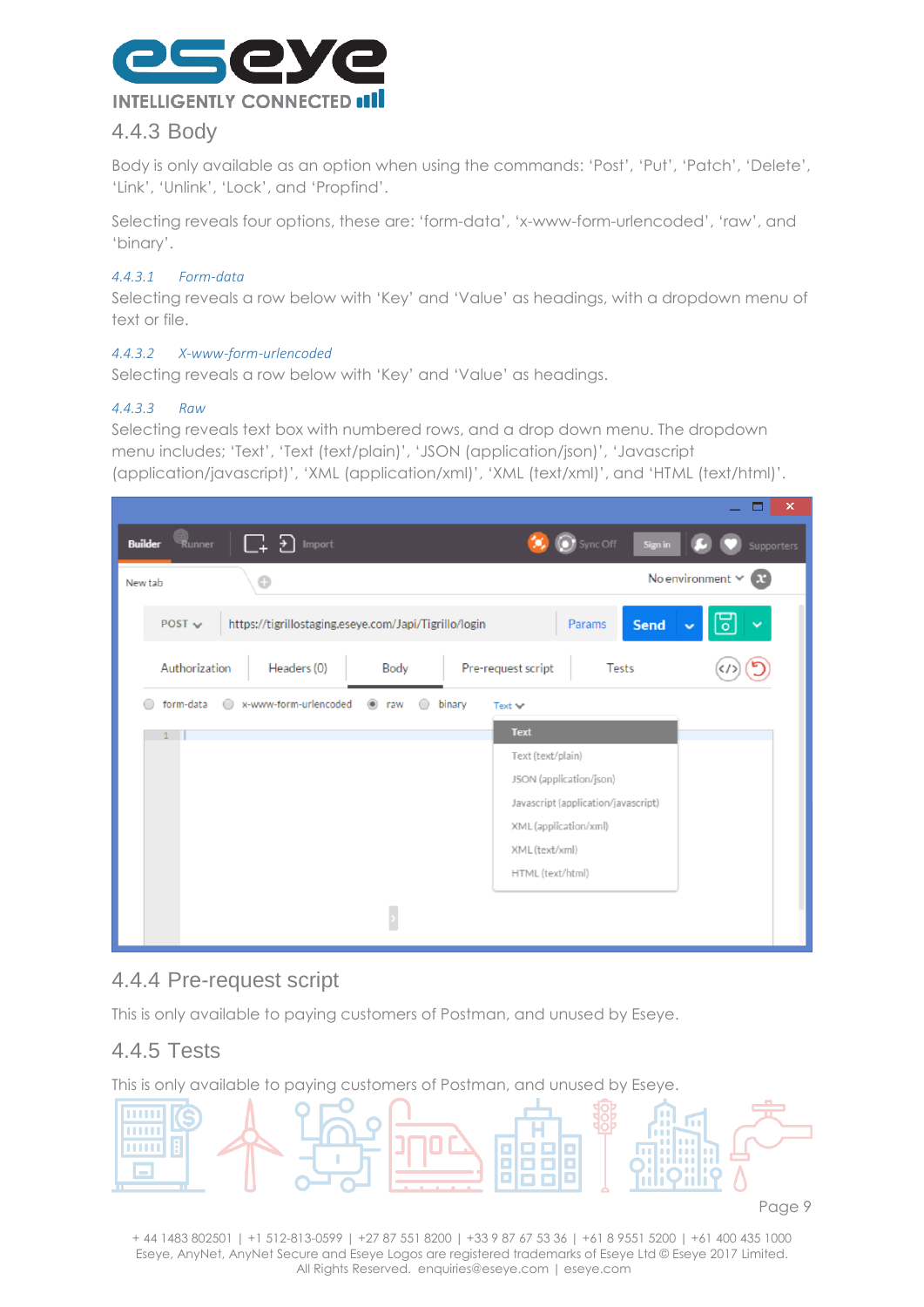

<span id="page-10-0"></span>Use the blue send button in the top right corner of the window to send the request.



Page 10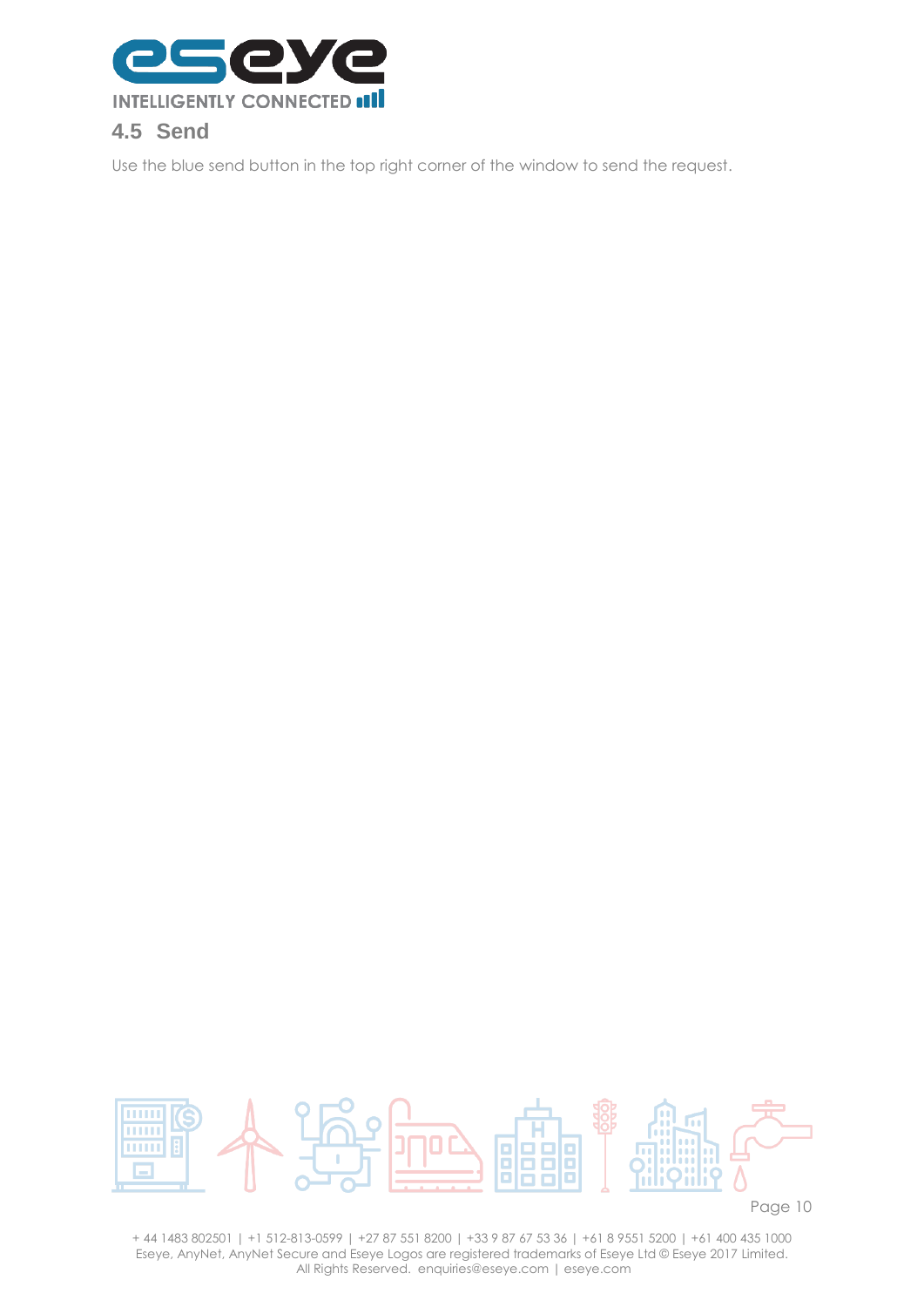

### <span id="page-11-0"></span>5 Returned messages

After pressing send on a request the Eseye API sends a return message.

This is displayed below the Options, this message can include 'Body', 'Cookies' and 'Headers' and 'Tests'.

### <span id="page-11-1"></span>**5.1 Body**

This can be displayed in 'Pretty', 'Raw', and 'Preview'.

Within 'Pretty' are the options for 'HTML', 'JSON', 'XML', and 'Text'.

#### <span id="page-11-2"></span>**5.2 Cookies**

For this function to be used, the 'Postman Interceptor' app needs to be installed and enabled (as the default is not enabled).

#### <span id="page-11-3"></span>5.2.1 Installation

To install for free go to: [https://chrome.google.com/webstore/detail/postman](https://chrome.google.com/webstore/detail/postman-interceptor/aicmkgpgakddgnaphhhpliifpcfhicfo?hl=en)[interceptor/aicmkgpgakddgnaphhhpliifpcfhicfo?hl=en](https://chrome.google.com/webstore/detail/postman-interceptor/aicmkgpgakddgnaphhhpliifpcfhicfo?hl=en)

#### <span id="page-11-4"></span>5.2.2 Enabling

After installation to turn on the application in the Postman app click on the icon of a satellite in a circle in the top right hand corner and click the switch that appears.

|                                                                      | $\boldsymbol{\mathsf{x}}$<br>-                                                                 |
|----------------------------------------------------------------------|------------------------------------------------------------------------------------------------|
| Runner<br>C+ E<br>Import<br><b>Builder</b>                           | Sync Off<br>Sign in<br>Supporters                                                              |
| $\odot$<br>New tab                                                   | Interceptor<br>No environment $\times$ $\mathbb{R}$                                            |
| https://tigrillostaging.eseye.com/Japi/Tigrillo/login<br>$POST \sim$ | Proxy settings <><br><b>Send</b><br>Params<br>$\ddotmark$<br>$\overline{\circ}$<br>$\ddotmark$ |
| Authorization<br>Headers (0)<br>Body                                 | Pre-request script<br><b>Tests</b>                                                             |
| No Auth<br>$\checkmark$                                              |                                                                                                |
|                                                                      |                                                                                                |

When the icon is orange the 'Cookies' option when a request is returned should be usable.

For this function to work the 'Postman Interceptor' needs to be set to on in Google Chrome (it is not the default). In Chrome click on the Interceptor icon on the right of the url bar and ensure it looks as follows. Ensure that you have a google chrome window open when you wish to view the cookies in Postman.

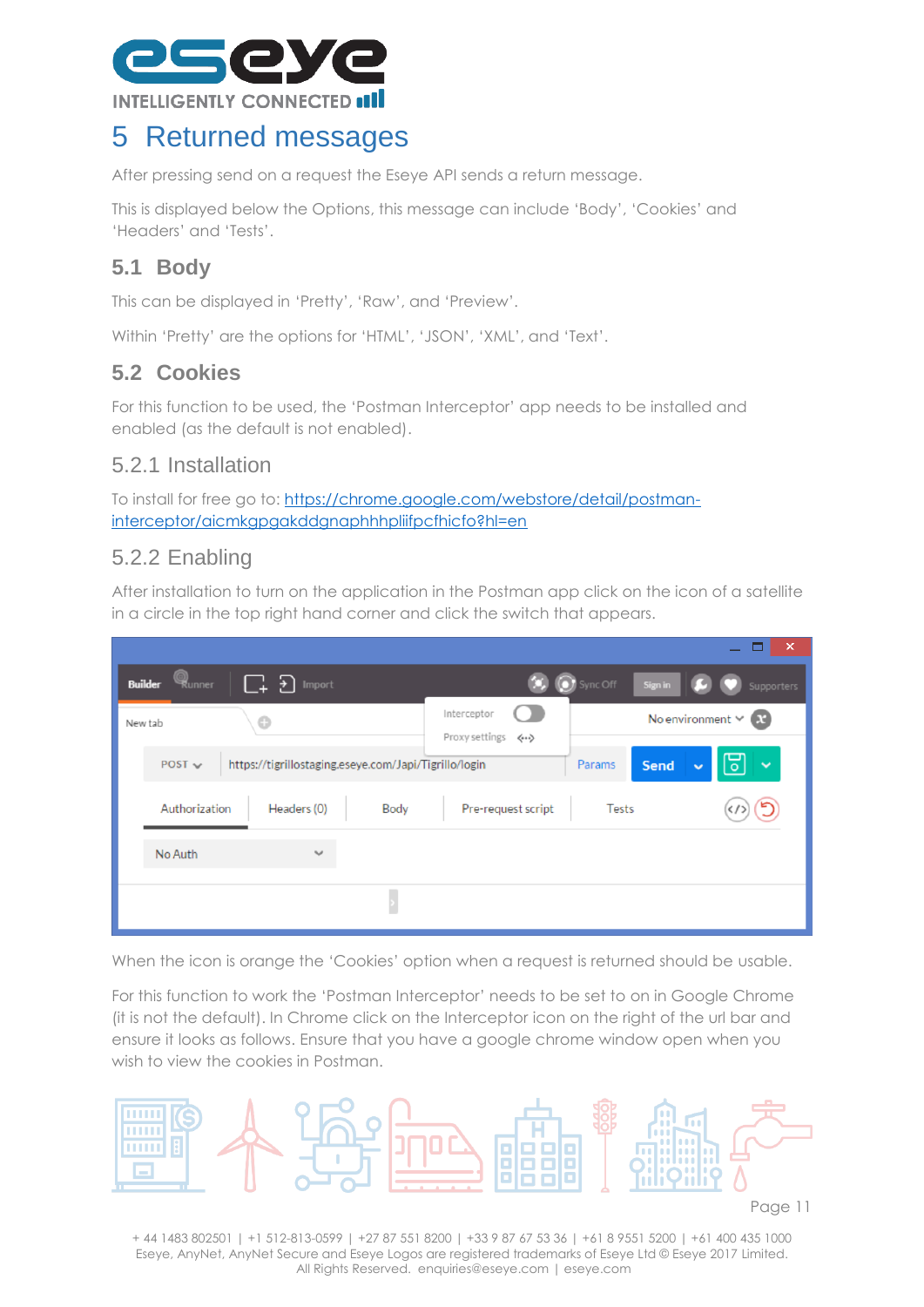



#### <span id="page-12-0"></span>**5.3 Headers**

This displays the headers received in row format.

#### <span id="page-12-1"></span>**5.4 Tests**

This is only available to paying customers of Postman, and unused by Eseye.



Page 12